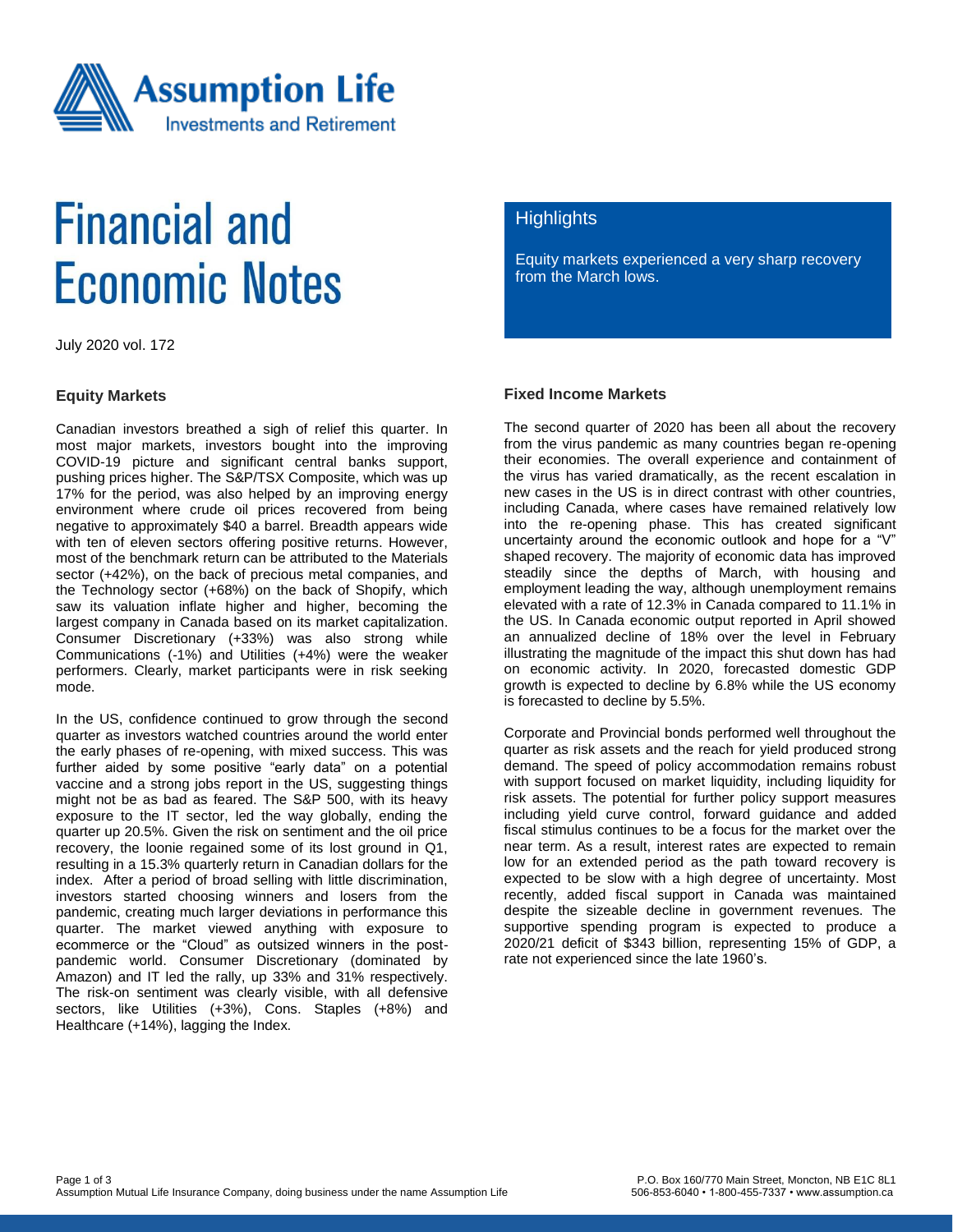

# **Financial and Economic Notes**

# **Assumption Life Investment Funds**

Applicable for Registered Pension Plan clients only

### **Gross returns as of June 30, 2020**

| <b>FUNDS</b>                                     | 1 MTH<br>%       | <b>YTD</b><br>%  | 1 year<br>% | 2 years<br>% | 3 years<br>% | 4 years<br>% | 5 years<br>% |  |  |  |  |
|--------------------------------------------------|------------------|------------------|-------------|--------------|--------------|--------------|--------------|--|--|--|--|
| <b>ASSUMPTION / LOUISBOURG FUNDS</b>             |                  |                  |             |              |              |              |              |  |  |  |  |
| <b>Balanced Fund - RPP</b>                       | 1.5              | $-1.4$           | 2.7         | 3.5          | 4.5          | 5.5          | 4.8          |  |  |  |  |
| Multi-Index                                      | 1.7              | 0.4              | 4.3         | 5.0          | 5.6          | 6.1          | 5.3          |  |  |  |  |
| <b>Canadian Dividend Fund</b>                    | 0.9              | $-11.0$          | $-5.3$      | $-2.0$       | 1.8          | 4.0          | 4.0          |  |  |  |  |
| S&P / TSX Index                                  | 4.5              | $-3.3$           | 1.9         | 2.5          | 5.5          | 5.8          | 5.4          |  |  |  |  |
| U.S. Equity Fund (\$CAN)                         | $-0.3$           | 1.4              | 10.3        | 10.4         | 10.6         | 11.4         | 8.8          |  |  |  |  |
| S&P 500 Index (\$ CAN)                           | 3.9              | 5.8              | 14.2        | 11.5         | 14.6         | 13.8         | 12.1         |  |  |  |  |
| <b>Money Market Fund</b>                         | 0.0              | 0.6              | 1.4         | 1.5          | 1.3          | 1.1          | 1.0          |  |  |  |  |
| SCM 91 Day T-Bills                               | 0.0              | 0.8              | 1.5         | 1.6          | 1.4          | 1.2          | 1.0          |  |  |  |  |
| <b>Fixed Income Fund</b>                         | 1.5              | 6.1              | 6.8         | 6.6          | 4.8          | 3.9          | 4.0          |  |  |  |  |
| <b>SCM Universe Bond Index</b>                   | 1.3              | 8.9              | 9.1         | 8.7          | 6.4          | 4.1          | 4.2          |  |  |  |  |
| <b>Growth Portfolio</b>                          | 2.0              | $-4.0$           | 2.9         | 2.5          | 5.0          | 6.4          | 5.9          |  |  |  |  |
| Multi-Index                                      | 1.9              | $-5.0$           | 1.1         | 2.7          | 5.3          | 7.4          | 5.9          |  |  |  |  |
| <b>Balanced Growth Portfolio</b>                 | 1.8              | $-2.8$           | 2.9         | 2.6          | 4.6          | 5.5          | 5.0          |  |  |  |  |
| Multi-Index                                      | 1.8              | $-2.3$           | 2.6         | 3.8          | 5.3          | 6.6          | 5.5          |  |  |  |  |
| <b>Balanced Portfolio</b>                        | 1.8              | $-1.7$           | 2.6         | 2.6          | 3.8          | 4.6          | 4.3          |  |  |  |  |
| Multi-Index                                      | 1.8              | 0.9              | 4.4         | 5.1          | 5.3          | 5.7          | 5.1          |  |  |  |  |
| <b>Conservative Portfolio</b>                    | 1.7              | $-2.1$           | 0.6         | 1.1          | 2.1          | 2.8          | 3.0          |  |  |  |  |
| Multi-Index                                      | 1.7              | 4.1              | 6.1         | 6.3          | 5.3          | 4.8          | 4.6          |  |  |  |  |
| <b>Canadian Small Capitalization Equity Fund</b> | 5.9              | $-11.3$          | $-5.4$      | $-9.4$       | $-5.8$       | $-2.0$       | 0.7          |  |  |  |  |
| BMO NB Small Cap Weighted Index                  | 7.4              | $-8.0$           | $-6.4$      | $-5.3$       | $-2.2$       | $-2.1$       | 2.6          |  |  |  |  |
| <b>SmartSeries Income Fund</b>                   | 1.5              | $-2.4$           | 0.8         | n/a          | n/a          | n/a          | n/a          |  |  |  |  |
| Multi-Index                                      | 1.6              | 4.3              | 6.7         | n/a          | n/a          | n/a          | n/a          |  |  |  |  |
| <b>SmartSeries 2020 Fund</b>                     | 1.3              | $-3.6$           | 0.7         | n/a          | n/a          | n/a          | n/a          |  |  |  |  |
| Multi-Index                                      | 1.6              | $\overline{2.0}$ | 5.7         | n/a          | n/a          | n/a          | n/a          |  |  |  |  |
| <b>SmartSeries 2025 Fund</b>                     | 1.3              | $-4.0$           | 0.8         | n/a          | n/a          | n/a          | n/a          |  |  |  |  |
| Multi-Index                                      | 1.6              | 1.0              | 5.4         | n/a          | n/a          | n/a          | n/a          |  |  |  |  |
| <b>SmartSeries 2030 Fund</b>                     | $\overline{1.2}$ | $-4.5$           | 0.8         | n/a          | n/a          | n/a          | n/a          |  |  |  |  |
| Multi-Index                                      | 1.6              | 0.1              | 5.0         | n/a          | n/a          | n/a          | n/a          |  |  |  |  |
| <b>SmartSeries 2035 Fund</b>                     | 1.2              | $-4.9$           | 0.8         | n/a          | n/a          | n/a          | n/a          |  |  |  |  |
| Multi-Index                                      | 1.6              | $-0.9$           | 4.6         | n/a          | n/a          | n/a          | n/a          |  |  |  |  |
| <b>SmartSeries 2040 Fund</b>                     | 1.1              | $-5.5$           | 0.6         | n/a          | n/a          | n/a          | n/a          |  |  |  |  |
| Multi-Index                                      | 1.6              | $-1.7$           | 4.3         | n/a          | n/a          | n/a          | n/a          |  |  |  |  |
| <b>SmartSeries 2045 Fund</b>                     | 1.1              | $-5.8$           | 0.7         | n/a          | n/a          | n/a          | n/a          |  |  |  |  |
| Multi-Index                                      | 1.6              | $-2.2$           | 4.0         | n/a          | n/a          | n/a          | n/a          |  |  |  |  |
| <b>SmartSeries 2050 Fund</b>                     | 1.1              | $-6.4$           | 0.2         | n/a          | n/a          | n/a          | n/a          |  |  |  |  |
| Multi-Index                                      | 1.6              | $-2.8$           | 3.8         | n/a          | n/a          | n/a          | n/a          |  |  |  |  |
| <b>SmartSeries 2055 Fund</b>                     | 1.1              | $-6.7$           | $-0.2$      | n/a          | n/a          | n/a          | n/a          |  |  |  |  |
| Multi-Index                                      | 1.6              | $-3.0$           | 3.7         | n/a          | n/a          | n/a          | n/a          |  |  |  |  |
| <b>Momentum Fund</b>                             | $\overline{5.3}$ | 22.6             | 38.6        | 11.7         | 16.5         | 11.0         | 14.2         |  |  |  |  |
| S&P / TSX Index                                  | 4.5              | $-3.3$           | 1.9         | 2.5          | 5.5          | 5.8          | 5.4          |  |  |  |  |
| <b>Preferred Share Fund</b>                      | 4.4              | $-17.6$          | $-14.7$     | $-15.2$      | n/a          | n/a          | n/a          |  |  |  |  |
| S&P/TSX Preferred Share (TXPR) Index             | 6.4              | $-5.5$           | $-2.6$      | $-6.0$       | n/a          | n/a          | n/a          |  |  |  |  |